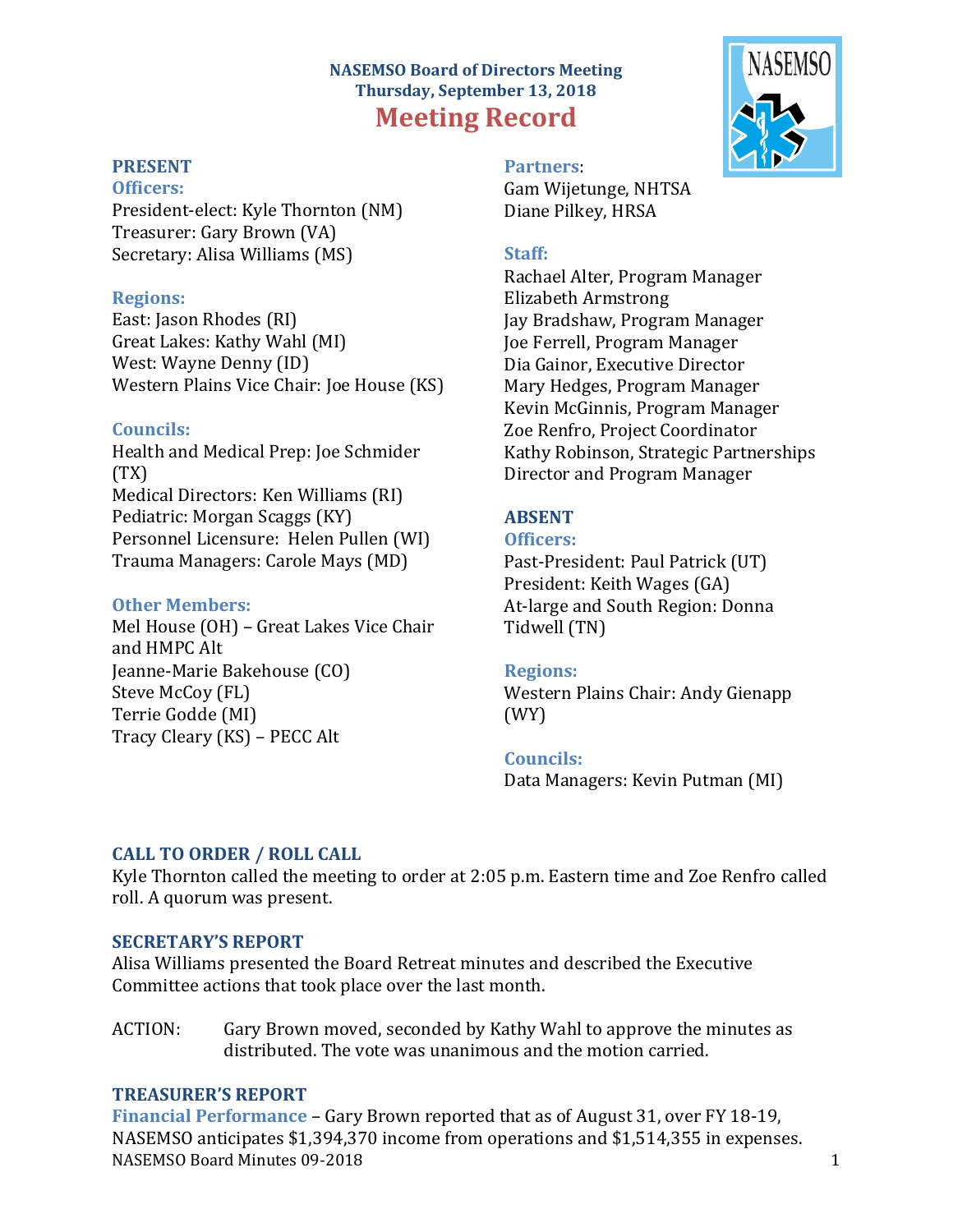With other income from interest, dividends and realized and unrealized investment gains/losses, the total net deficit for the fiscal year is \$64,985. Gary noted that it we are only two months into the fiscal year, and expect to receive additional dues. We've received 45% of what we've budgeted for state EMS office memberships; 66% of corporate memberships; and 30% of associate members.

**Program Committee** – Gary presented the Program Committee's new Annual Meeting schedule proposal. He noted a typical drop-off in attendance on the last few days of our meetings, regardless of meeting length, plus a drop-off in attendance during breakout sessions.

During the Board Retreat, the Board reviewed proposals and made adjustments to come up with a single proposal. The Board's proposal was discussed by (1) NASEMSO staff and Program Committee leadership; (2) the Executive Committee; and (3) a well-attended Program Committee meeting this past Tuesday. Gary noted that during the Program Committee meeting, Jason Rhodes motioned, and Kyle Thornton seconded, that this proposal be shown to the Board for approval.

In describing the proposal, Gary noted it accommodates the Councils' request for two full days, and reduces conflict between Council and Committee meetings. Sunday is a travel day with resources for new state officials. To replace the federal partners update, staff will reach out to our federal partners for bullet point updates that will be distributed to our members. Federal partners will be invited to speak directly to our members at Hexagon. The system to call for presentations will also change.

Joe Schmider requested that HMPC meet only Tuesday, and not Monday. Gary accepted Joe's request on behalf of the Program Committee.

NASEMSO staff is inquiring with the Salt Lake City hotel to confirm their ability to accommodate this shift for 2019. If they cannot, the schedule change will take place at the 2020 Annual Meeting.

**ACTION:** Kyle called the question. Hearing no objections, the Program Committee's motion to move forward with the schedule as displayed (with the reduction of HMPC to Tuesday only) **passed unanimously.**

The proposal, after the HMPC change, is included inline here for the record.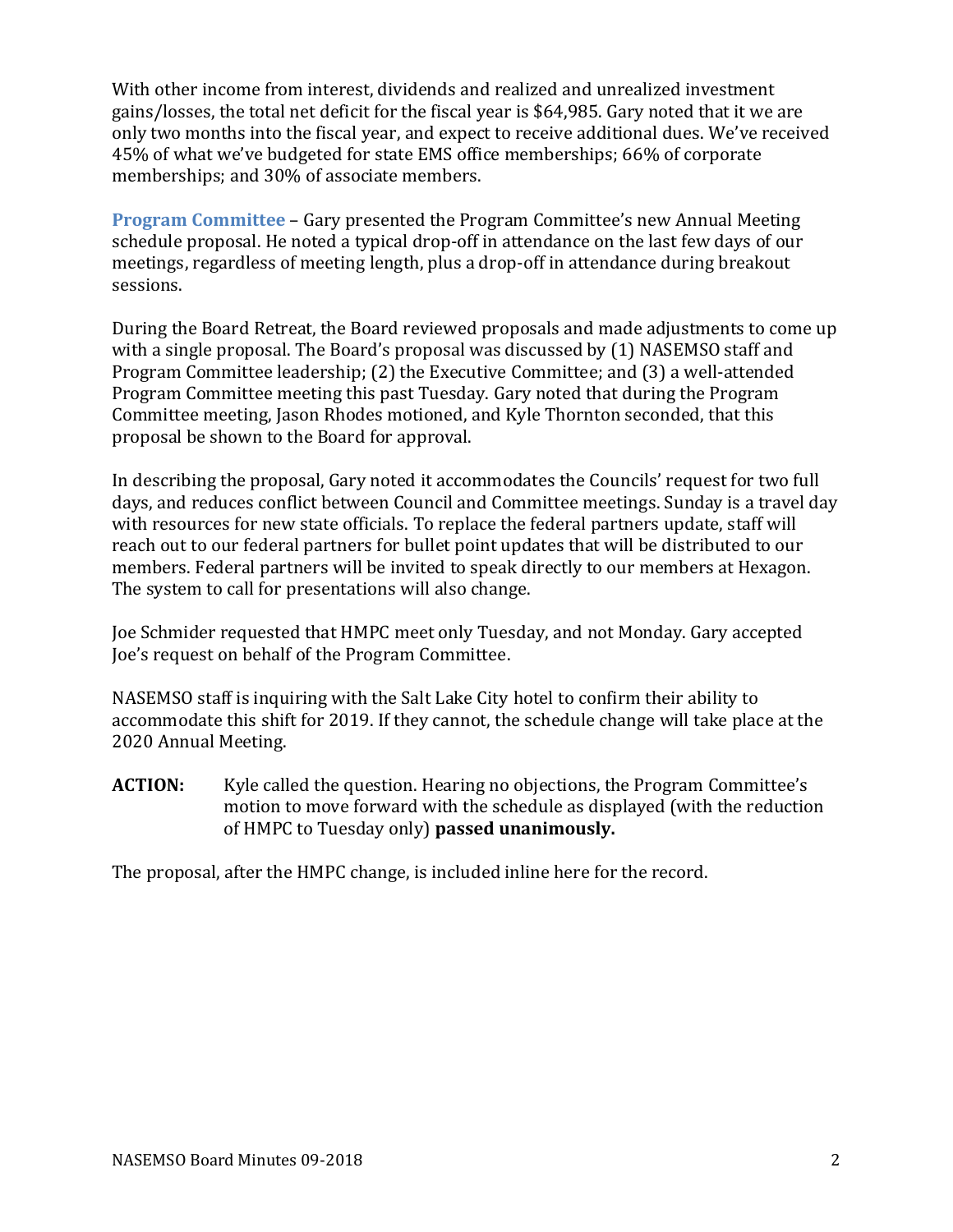| Sunday                                                                 | <b>Monday</b>                                                                                                                                                                                                                                                                                           | <b>Tuesday</b>                                                                                                                                                                                                                                                                                                                                                                                                                                  | Wednesday                                                                                                                                                                                                                                                                                                                                                                                                              | <b>Thursday</b>                                                                                                                                                                                                                                                                                                                                                | Friday                                        |
|------------------------------------------------------------------------|---------------------------------------------------------------------------------------------------------------------------------------------------------------------------------------------------------------------------------------------------------------------------------------------------------|-------------------------------------------------------------------------------------------------------------------------------------------------------------------------------------------------------------------------------------------------------------------------------------------------------------------------------------------------------------------------------------------------------------------------------------------------|------------------------------------------------------------------------------------------------------------------------------------------------------------------------------------------------------------------------------------------------------------------------------------------------------------------------------------------------------------------------------------------------------------------------|----------------------------------------------------------------------------------------------------------------------------------------------------------------------------------------------------------------------------------------------------------------------------------------------------------------------------------------------------------------|-----------------------------------------------|
| <b>Travel Day</b><br>$1 - 7$ pm<br>Resources<br>For State<br>Officials | <b>Council Day</b><br>$8$ am $-$ 4:30 pm<br>• Data Mgrs.<br>• Med. Dir.<br>• Ped. Emerg.<br>• Pers. Lic.<br>• Trauma Mgr.<br>11:30 am $-1$ pm<br>NREMT lunch<br>$1$ pm $-$ 3:45 pm<br><b>State Directors</b><br>Forum<br>4 pm<br><b>Board of Directors</b><br>(Sponsorship options)<br>during or after) | <b>Council Day</b><br>7 am<br><b>State Directors Breakfast</b><br>8 am<br>$\bullet$ Data Mgrs.<br>• Health Med.<br>• Med. Dir.<br>• Ped. Emerg. Care<br>• Pers. Lic.<br>• Trauma Mgr.<br>11:30 am - 1 pm<br>Sponsored Lunch<br>$1 \text{ pm} - 4 \text{ pm}$<br>• Data Mgrs. - State<br><b>Directors</b><br>• Health Med.<br>• Med. Dir.<br>• Ped. Emerg<br>• Pers. Lic.<br>• Trauma Mgr.<br>5:30 pm<br>Optional Outing (could be<br>any night) | <b>Committee Day</b><br>(featuring. hot topics)<br>$8 - 10$ am<br>$\bullet$ Air Amb.<br>$\bullet$ AVL<br>$10$ am $- 12$ pm<br>$\bullet$ CP/MIH<br>• Education<br>$12 \text{ pm} - 2 \text{ pm}$<br><b>Strolling Lunch</b><br>Hexagon (to include<br><b>Federal Partners)</b><br>$2 - 3:30$ pm<br>• Emerg. Sys Care<br>$\bullet$ HITS<br>$3:30 - 5$ pm<br>• Rural EMS<br>• Safe Trans.<br>6 pm<br>President's Reception | <b>Association Mtg.</b><br>8 am<br><b>Regional Mtgs</b><br>10 <sub>am</sub><br>Keynote/General Sessions<br>Updates - Grants/Projects<br><b>REPLICA</b><br>$12 \text{ pm} - 1:30 \text{ pm}$<br>Sponsored Lunch<br>$1:30$ pm<br><b>General Sessions</b><br>$3:30$ pm<br>Business Mtg.<br>• Council/Cmte Updates<br>• Election of Officers<br>5:30 pm<br>Adjourn | 9 am<br><b>REPLICA</b><br>Meeting<br>(Public) |

### **PRESIDENT'S REPORT**

In lieu of President Keith Wages, President-Elect Kyle Thornton expressed support for the southeast states to be affected by Hurricane Florence. Kyle thanked NASEMSO staff Rachael and Kevin for the productive Board Retreat and strategic planning process, and thanked Beth for her staffing presentation.

### **FEDERAL PARTNER UPDATES**

**EMSC** – Diane Pilkey reported on behalf of HRSA.

**NHTSA OEMS** – Gam Wijetunge reported that the EMS 2050 meeting will take place next week, and there is room at the meeting for additional participants. NEMSAC will have its first meeting of the new council on Oct 15-16 at DOT.

### **EXECUTIVE DIRECTOR'S REPORT**

Due to technical difficulties with audio, Dia's report was postponed.

**SOP Model Revision** – Kathy Robinson reported that the Scope of Practice Model (SoPM) was submitted to NHTSA at the end of June, and no comments have been returned from NHTSA. NHTSA declined NASEMSO's application to extend the project's period of

NASEMSO Board Minutes 09-2018 3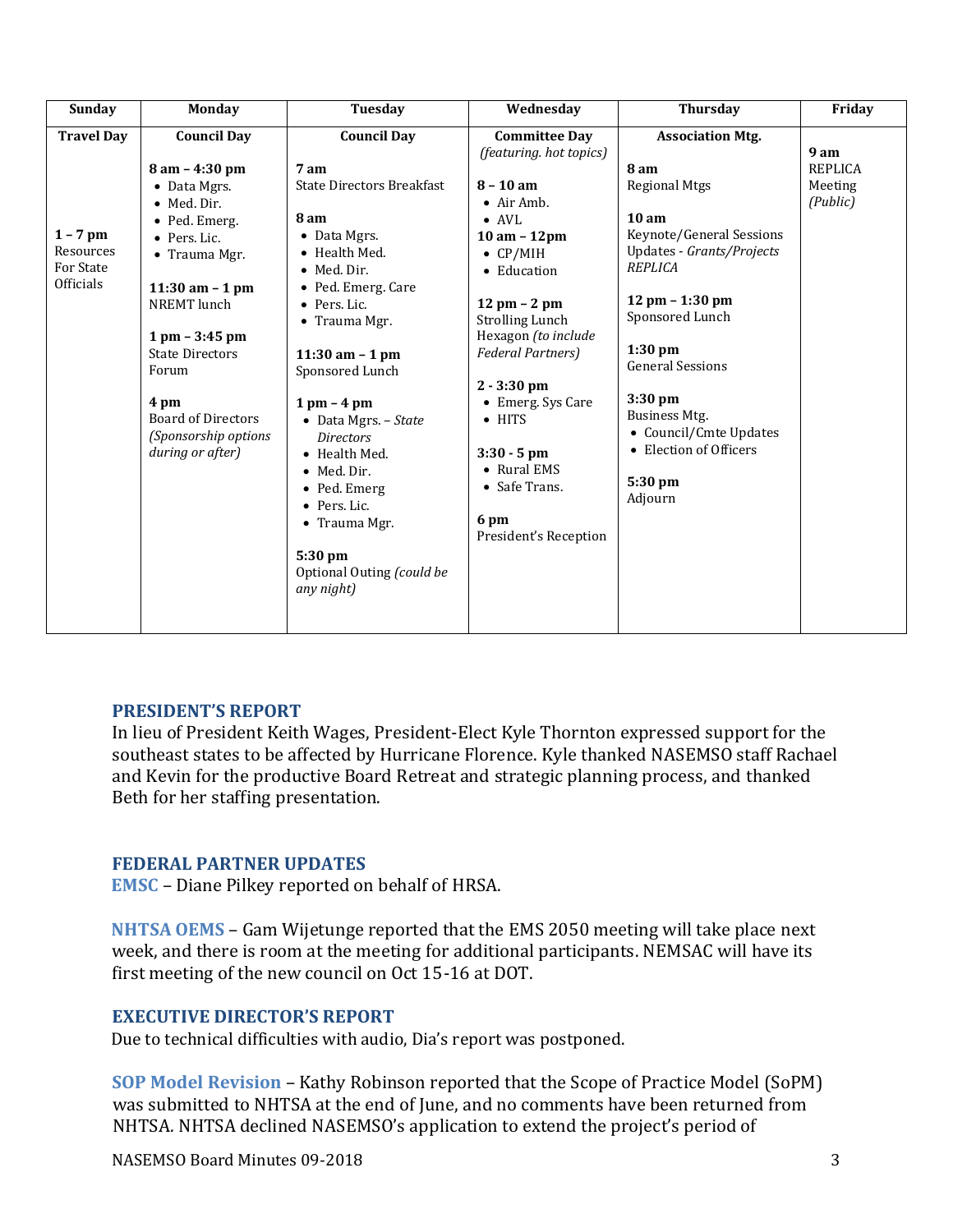performance, and staff is assessing the impact on the project. Kathy expects the final SoPM document will be released this Fall.

**Fatigue in EMS** – Kathy Robinson reported they are recruiting individuals for the learning modules and experimental study. The guidelines were posted in the federal register for comment. Kathy Robinson thanked Kathy Wahl for commenting in support of the effort.

**Baylor EIIC** – Rachael Alter is gearing up to do the PECC collaborative. The grant will be announced within the next couple weeks. Staff is hitting the ground running on webinar sessions, and preparing for training at the end of January.

**National Collaborative for Bio-Preparedness** – Joe Ferrell reported that Michigan has just been brought on board with the Collaborative, which brings BioSpatial up to 26% of US population covered— an important achievement for BioSpatial. BioSpatial has just released a few updates, including customizable alerts for any syndrome and level of occurrence.

**ToxCel Field Trauma Triage** – Joe Ferrell is working with Florida to get their data. Once they link their data, they can start doing the empirical analysis.

**REPLICA** – Joe Schmider reported that the Compact is gearing up for the next legislative session, and now includes 16 states. Joe met with the National Registry to figure out the working relationship between NASEMSO, NREMT and REPLICA going forward. NREMT plans to provide the Compact with one half FTE. The next REPLICA EC meeting is tomorrow, and the first full council meeting is in December. They are planning a face-toface meeting on the Friday of the Annual Meeting in Spring 2019.

**NHTSA Naloxone Evidence-Based Guideline** – Mary Hedges reported the project is approaching its first deliverable due date for the evidence-based guideline document. The group is expected to meet the deadline. After submission of the EBG to NHTSA, the group will develop a training module to accompany the protocol, plus one or more performance measures to accompany it.

**Safe Transport of Children Crash Test** – Mary Hedges presented on this project. Eric Hicken applied for a grant through the NJ office of highway traffic safety, and he anticipates receiving the award in the fall. Mary is looking for a sole source contract for the spring of 2019.

**ACS-COT Records Linkage Joint Policy Statement** – Dia Gainor indicated there was no report. She is awaiting an update from ACS-COT on finalizing the draft policy paper for the Board's review.

**New NASEMSO website** – Jay Bradshaw displayed the new website for the Board and discussed the roll-out plan. The new website is intended to be more attractive and userfriendly, and compatible with a range of devices. Jay expressed hope that members will try it out, become familiar with it, and send their feedback to the website team so they can adjust as needed.

NASEMSO Board Minutes 09-2018 4 Jay demonstrated the members-only functionality of the site, in which menus and content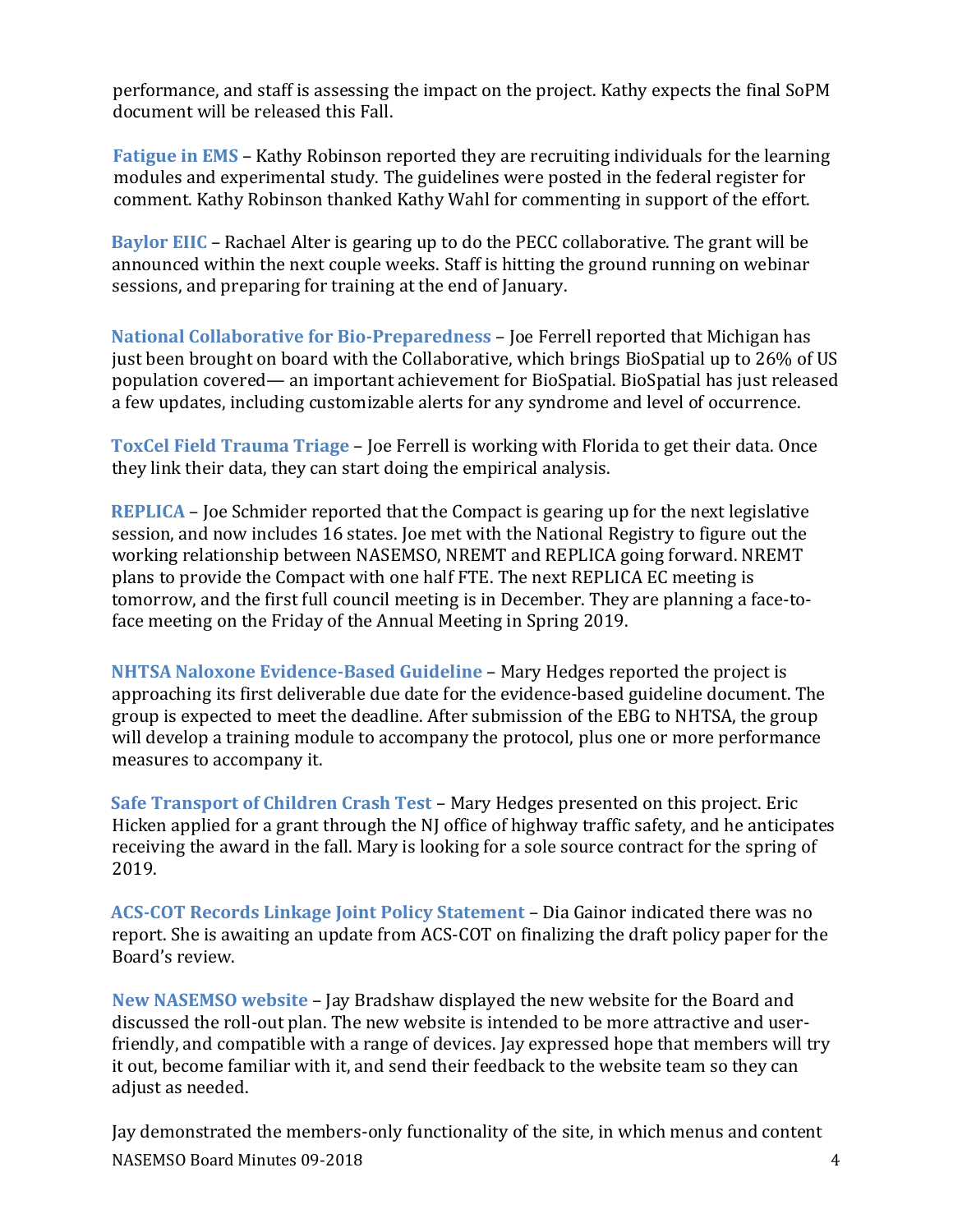(such as minutes and agendas) appear and disappear based on whether a member is logged in to the site, as per the request made by the Board in Alexandria last year. Jay demonstrated search features and described the migration process for NASEMSO's 2500 hosted documents.

The anticipated launch date for the site is October 1<sup>st</sup>, 2018, at which time nasemso.org will start directing to the new website. Over the next two weeks, the programmer is doing a lot of testing of links on this website and the database. Jay suggested the establishment of a member forum on the website should be explored in the second version of this website, at which time NASEMSO may have moved away from Impak as their member database system.

## **DISCUSSION ITEMS**

**Resolution Idea re: EMS Agenda 2050 —** Although Andy Gienapp was absent, the draft resolution was discussed. Joe Schmider and Kyle Thornton expressed general agreement with the resolution.

**ACTION:** Joe Schmider motioned, and Gary Brown seconded, to adopt in concept the resolution as Andy submitted. With no objections, Joe's motion passed unanimously.

**Degree Requirements for Paramedics —** Dia and Kathy notified the Board that NEMSMA has gotten approval to publish an Op Ed position paper on this subject in Prehospital Emergency Care, along with an alternate opinion from IAFC. NEMSMA had asked major EMS organizations to sign on, but NAEMSP and ENA declined, and ACEP took no action.

Kathy Wahl expressed that the sentiments of providers in Michigan would probably lead them to not sign on to the NEMSMA statement.

Kathy Robinson described how the CoA standards require programs to have a *pathway* for paramedics to get degrees. She indicated there is robust support for programs providing *pathways* to degrees for paramedics, but opposition to *requiring* it.

Joe House described his state's requirement for programs to offer a pathway to a degree, and not require a degree. In his state, many paramedics decide not to go down the pathway to earn a degree.

Kathy reported that IAFF would soon have a position statement similar to that of the IAFC.

No action was requested from the Board.

# **OTHER BUSINESS**

**NHTSA OEMS Update** — Dr. Jon Krohmer reported that NHTSA is looking forward to the EMS Agenda 2050 meeting next week. The SoPM project is winding down. NHTSA has a new public health fellow for EMS and 911 that started last week. There are two additional open positions at NHTSA that they hope to fill soon.

NASEMSO Board Minutes 09-2018 5 **Florence Conference Call** — Joe Schmider thanked NASEMSO staff Leslee and Zoe for pulling together a last-minute call to prepare for hurricane Florence. The call enjoyed 70%